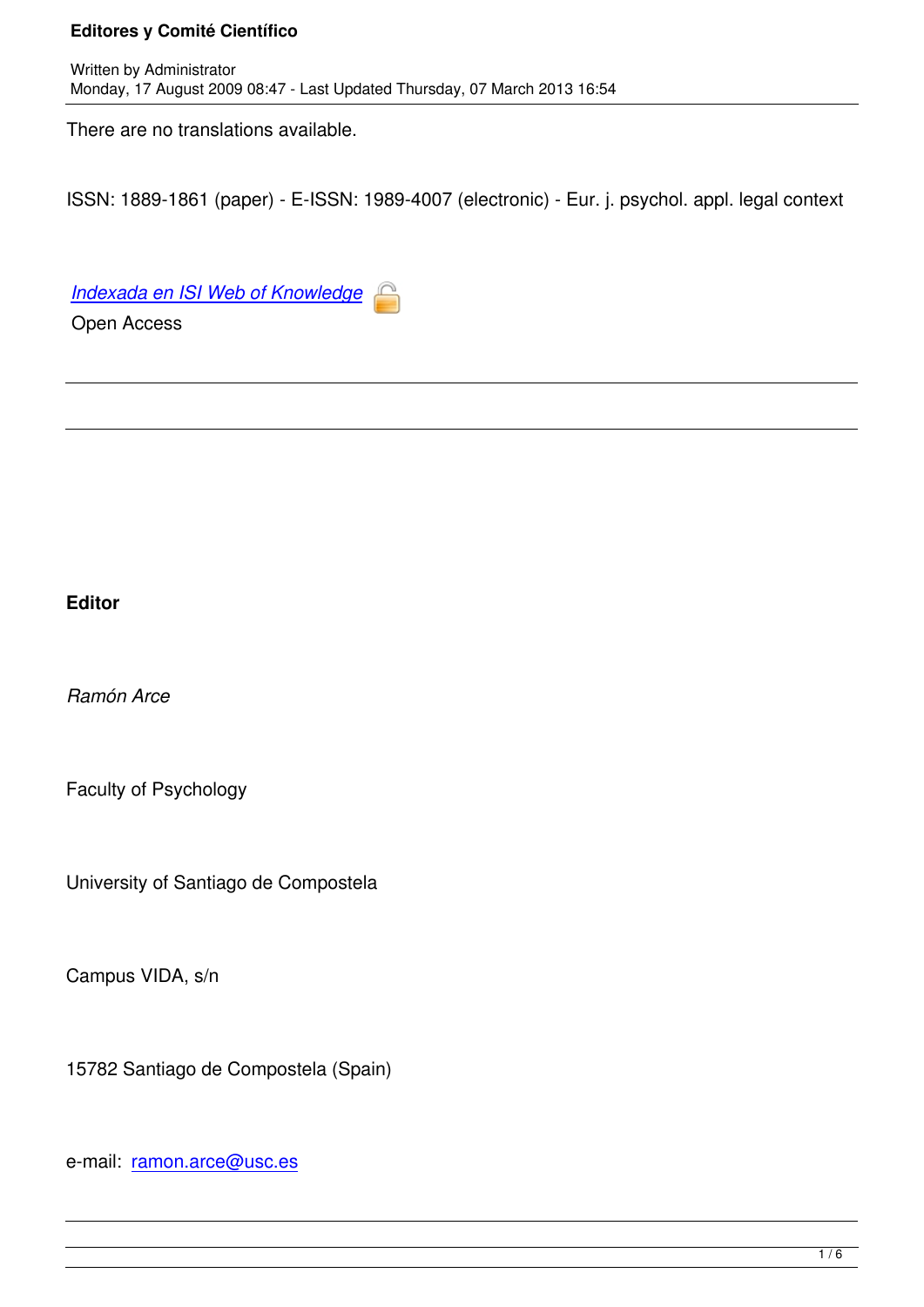## **Editores Asociados**

*Gualberto Buela-Casal*

Faculty of Psychology

University of Granada

Campus Universitario de Cartuja

18071 Granada (Spain)

e-mail: gbuela@ugr.es

*Francisca Fariña*

Faculty of Education Sciences and Sport

University of Vigo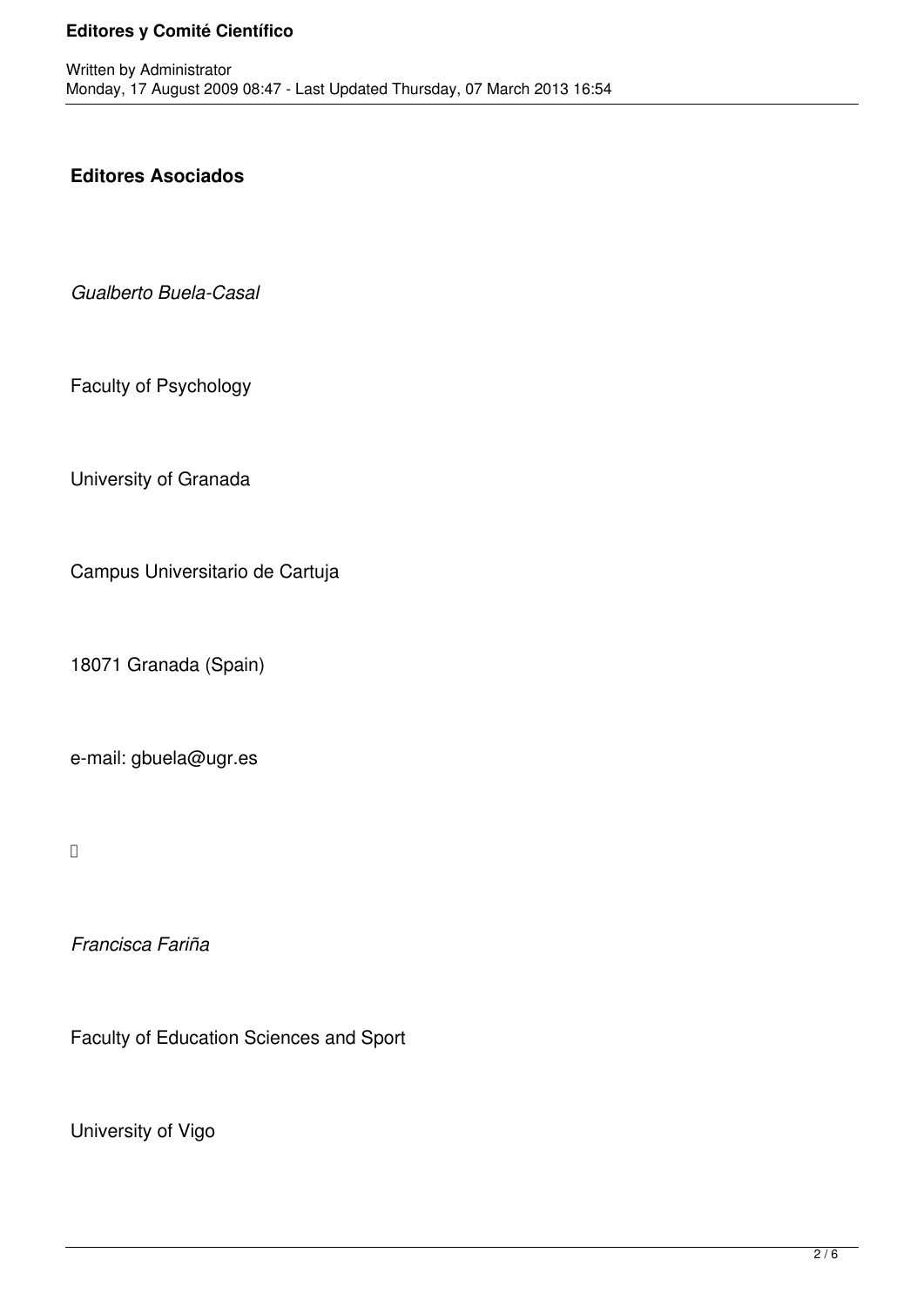Campus A Xunqueira, s/n

36005 Pontevedra (Spain)

e-mail: francisca@uvigo.es

 $\Box$ 

Günter Köhnken

Christian- Albrechts

University of Kiel

Olshausenstr. 40

24118 Kiel (Germany)

e-mail: koehnken@psychologie.uni.kiel.de

 $\overline{a}$ 

*Ronald Roesch*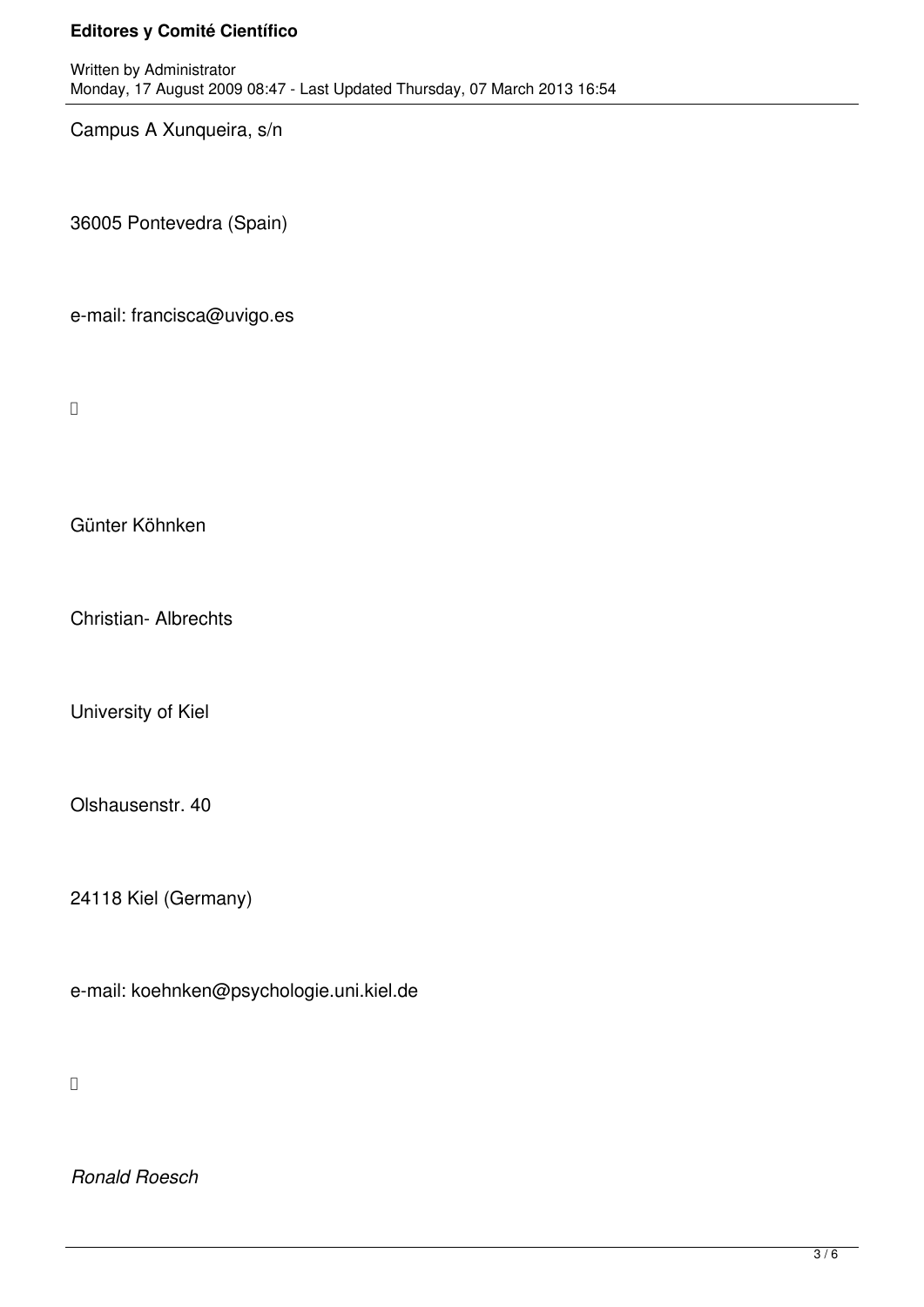Mental Health, Law and Policy Institute

Simon Fraser University

8888 University Drive

Burnaby, BC Canada V5A 1S6

e-mail: roesch@sfu.ca

# **Consejo Editorial**

*Rui Abrunhosa*, University of O Minho (Purtugal)

*Ray Bull*, University of Leicester (UK)

*Thomas Bliesener*, University of Kiel (Germany)

*Fernando Chacón*, Complutense University of Madrid (Spain)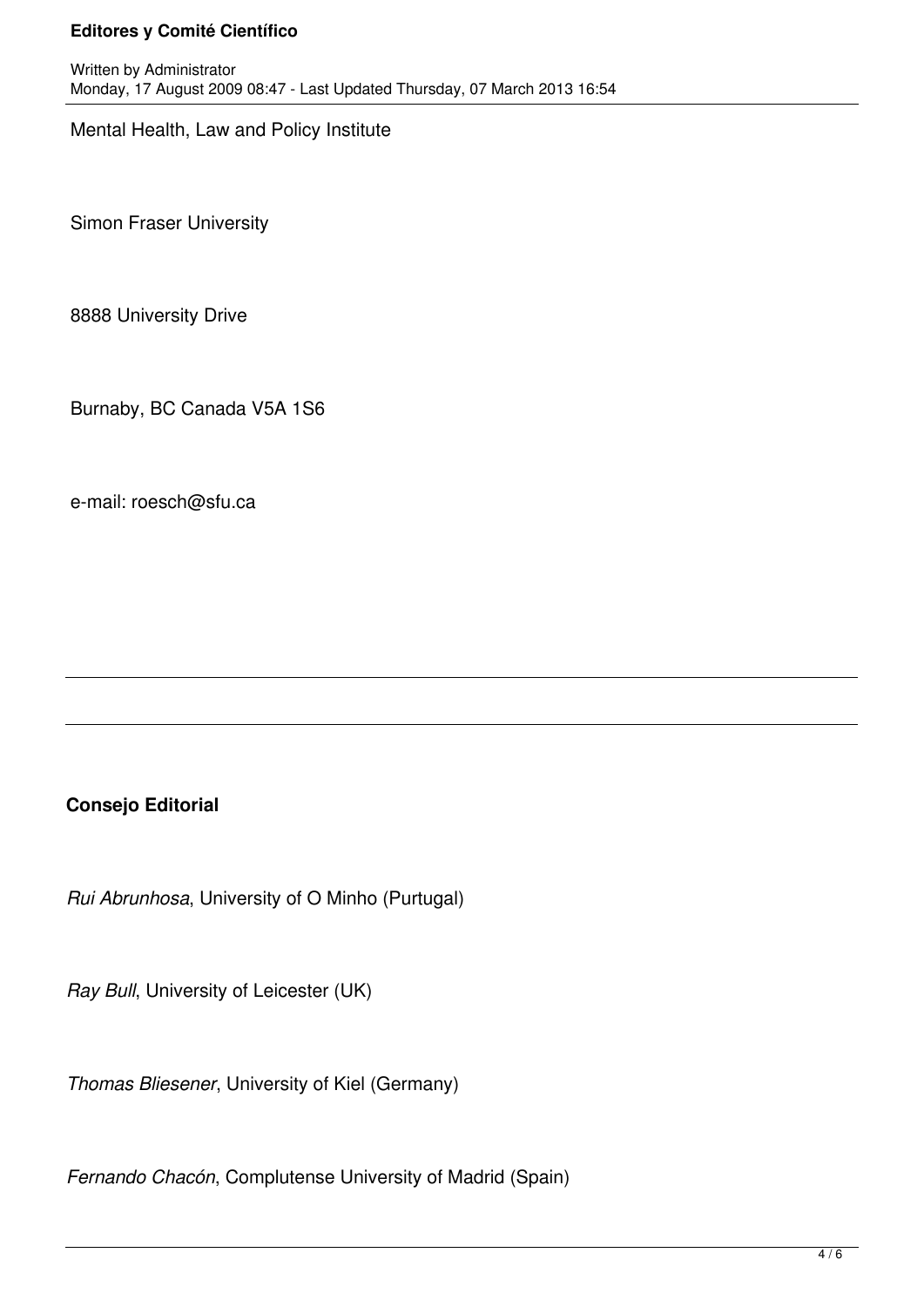*Ángel Egido*, University of Angers (France)

*Jorge Folino*, National University of La Plata (Argentina)

*Antonio Godino*, University of Lecce (Italy)

*Friedrich Lösel*, University of Cambridge (UK)

*María Ángeles Luengo*, University of Santiago de Compostela (Spain)

*Eduardo Osuna*, University of Murcia (Spain)

*Francisco Santolaya*, President of the Spanish Psychological Association (Spain)

*Juan Carlos Sierra*, University of Granada (Spain)

*Jorge Sobral*, University of Santiago de Compostela (Spain)

*Max Steller*, Free University of Berlin (Germany)

*Francisco Tortosa*, University of Valencia (Spain)

*Peter J. Van Koppen*, Maastricht University (The Netherlands)